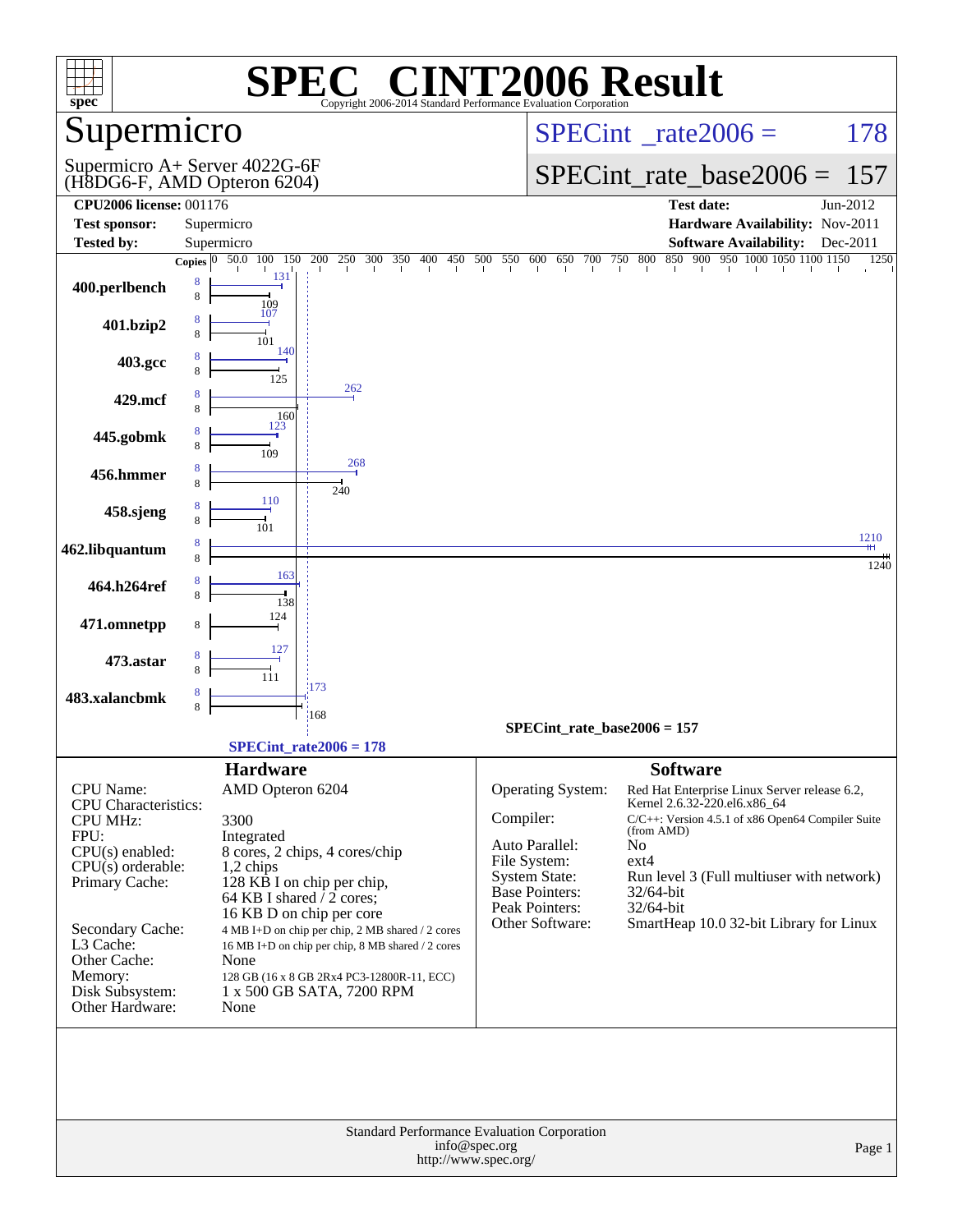

### Supermicro

#### (H8DG6-F, AMD Opteron 6204) Supermicro A+ Server 4022G-6F

SPECint rate $2006 = 178$ 

### [SPECint\\_rate\\_base2006 =](http://www.spec.org/auto/cpu2006/Docs/result-fields.html#SPECintratebase2006) 157

**[CPU2006 license:](http://www.spec.org/auto/cpu2006/Docs/result-fields.html#CPU2006license)** 001176 **[Test date:](http://www.spec.org/auto/cpu2006/Docs/result-fields.html#Testdate)** Jun-2012 **[Test sponsor:](http://www.spec.org/auto/cpu2006/Docs/result-fields.html#Testsponsor)** Supermicro **[Hardware Availability:](http://www.spec.org/auto/cpu2006/Docs/result-fields.html#HardwareAvailability)** Nov-2011 **[Tested by:](http://www.spec.org/auto/cpu2006/Docs/result-fields.html#Testedby)** Supermicro **Supermicro [Software Availability:](http://www.spec.org/auto/cpu2006/Docs/result-fields.html#SoftwareAvailability)** Dec-2011

#### **[Results Table](http://www.spec.org/auto/cpu2006/Docs/result-fields.html#ResultsTable)**

|                                                                                                          | <b>Base</b>   |                |       |                |                 | <b>Peak</b>    |            |                |                |              |                |              |                |              |
|----------------------------------------------------------------------------------------------------------|---------------|----------------|-------|----------------|-----------------|----------------|------------|----------------|----------------|--------------|----------------|--------------|----------------|--------------|
| <b>Benchmark</b>                                                                                         | <b>Copies</b> | <b>Seconds</b> | Ratio | <b>Seconds</b> | Ratio           | <b>Seconds</b> | Ratio      | <b>Copies</b>  | <b>Seconds</b> | <b>Ratio</b> | <b>Seconds</b> | <b>Ratio</b> | <b>Seconds</b> | <b>Ratio</b> |
| 400.perlbench                                                                                            | 8             | 719            | 109   | 728            | 107             | 719            | <b>109</b> |                | 597            | 131          | 595            | 131          | 601            | 130          |
| 401.bzip2                                                                                                | 8             | 766            | 101   | 761            | 101             | 762            | 101        |                | 721            | 107          | 722            | 107          | 720            | 107          |
| $403.\mathrm{gcc}$                                                                                       | 8             | 513            | 125   | 515            | 125             | 515            | <u>125</u> | 8              | <b>461</b>     | <b>140</b>   | 461            | 140          | 462            | 140          |
| $429$ .mcf                                                                                               | 8             | 457            | 160   | 456            | <b>160</b>      | 456            | 160l       | 8              | 279            | 262          | 278            | 262          | 278            | 262          |
| $445$ .gobmk                                                                                             | 8             | 772            | 109   | 773            | 109             | 775            | 108        | 8              | 682            | 123          | 683            | <u>123</u>   | 691            | 121          |
| 456.hmmer                                                                                                | 8             | 311            | 240   | 312            | 239             | 310            | 241        | 8              | 278            | 269          | 279            | 268          | 280            | 267          |
| $458$ .sjeng                                                                                             | 8             | 963            | 101   | 960            | 101             | 966            | 100        | 8              | 882            | 110          | 877            | 110          | 879            | <b>110</b>   |
| 462.libquantum                                                                                           | 8             | 133            | 1240  | 135            | 1230            | 134            | 1240       | 8              | 138            | 1200         | 136            | 1220         | 137            | <u>1210</u>  |
| 464.h264ref                                                                                              | 8             | 1304           | 136   | 1282           | 138             | 1277           | 139        | $\overline{8}$ | 1091           | 162          | 1087           | 163          | 1084           | 163          |
| 471.omnetpp                                                                                              | 8             | 402            | 124   | 404            | 124             | 405            | <b>124</b> | 8              | 402            | 124          | 404            | <u> 124</u>  | 405            | 124          |
| $473$ . astar                                                                                            | 8             | 508            | 111   | 509            | 11 <sub>0</sub> | 508            | <b>111</b> | 8              | 441            | 127          | 441            | 127          | 441            | <u>127</u>   |
| 483.xalancbmk                                                                                            | 8             | 329            | 168   | 329            | 168             | 329            | <b>168</b> | 8              | 319            | 173          | 319            | 173          | 319            | 173          |
| Results appear in the order in which they were run. Bold underlined text indicates a median measurement. |               |                |       |                |                 |                |            |                |                |              |                |              |                |              |

#### **[Submit Notes](http://www.spec.org/auto/cpu2006/Docs/result-fields.html#SubmitNotes)**

The config file option 'submit' was used. 'numactl' was used to bind copies to the cores. See the configuration file for details.

### **[Operating System Notes](http://www.spec.org/auto/cpu2006/Docs/result-fields.html#OperatingSystemNotes)**

'ulimit -s unlimited' was used to set environment stack size 'ulimit -l 2097152' was used to set environment locked pages in memory limit

Set transparent\_hugepage=never as a boot parameter in /boot/grub/menu.lst

Set vm/nr\_hugepages=7168 in /etc/sysctl.conf mount -t hugetlbfs nodev /mnt/hugepages

### **[General Notes](http://www.spec.org/auto/cpu2006/Docs/result-fields.html#GeneralNotes)**

Environment variables set by runspec before the start of the run: HUGETLB\_LIMIT = "896" LD\_LIBRARY\_PATH = "/home/test/cpu2006/amd1104-rate-libs-revC/32:/home/test/cpu2006/amd1104-rate-libs-revC/64" The x86 Open64 Compiler Suite is only available from (and supported by) AMD at <http://developer.amd.com/cpu/open64>

Binaries were compiled on a system with 2x AMD Opteron 6274 chips + 64GB Memory using RHEL 6.1

Standard Performance Evaluation Corporation [info@spec.org](mailto:info@spec.org) <http://www.spec.org/>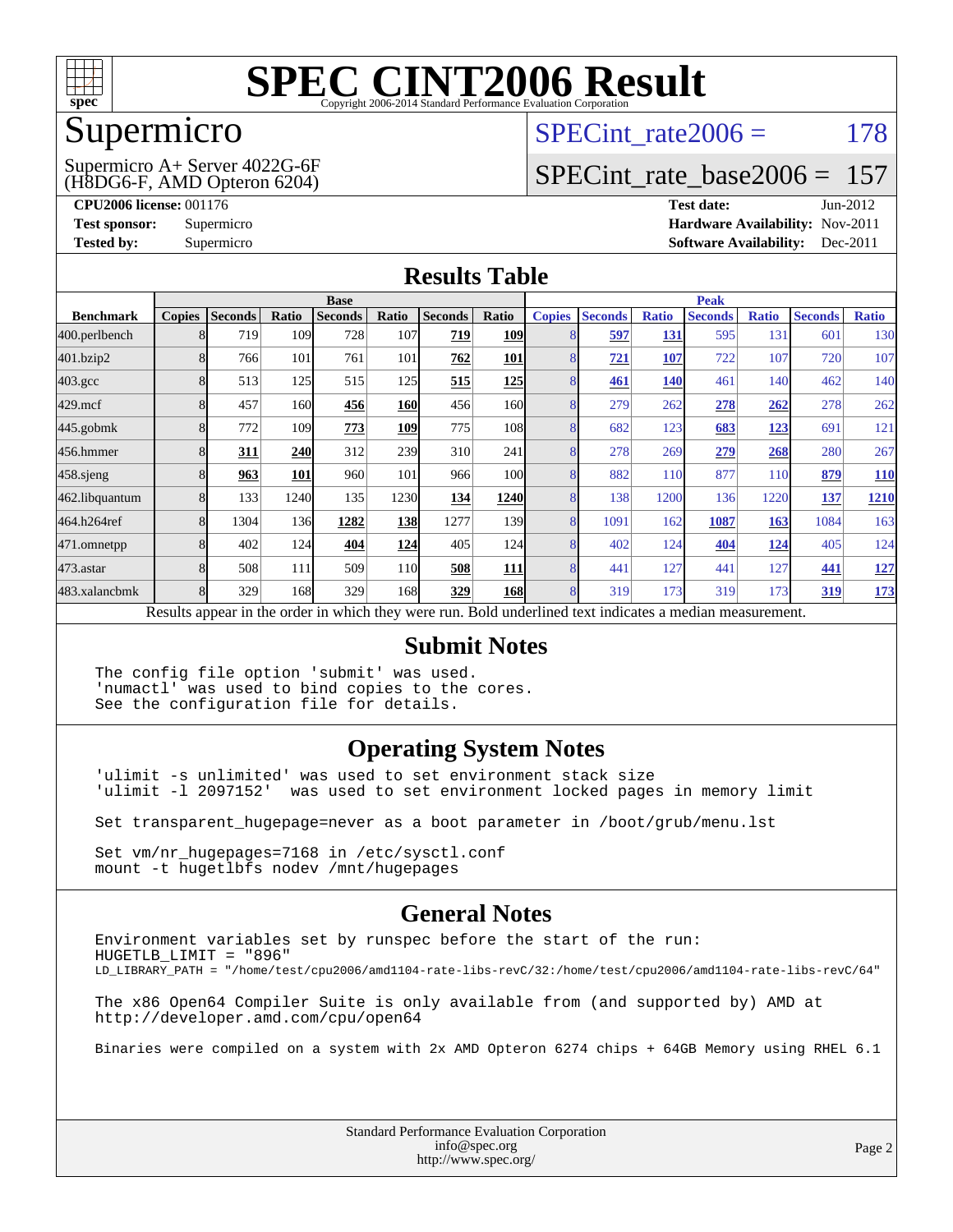

### Supermicro

(H8DG6-F, AMD Opteron 6204) Supermicro A+ Server 4022G-6F SPECint rate $2006 = 178$ 

SPECint rate base  $2006 = 157$ 

**[CPU2006 license:](http://www.spec.org/auto/cpu2006/Docs/result-fields.html#CPU2006license)** 001176 **[Test date:](http://www.spec.org/auto/cpu2006/Docs/result-fields.html#Testdate)** Jun-2012 **[Test sponsor:](http://www.spec.org/auto/cpu2006/Docs/result-fields.html#Testsponsor)** Supermicro **[Hardware Availability:](http://www.spec.org/auto/cpu2006/Docs/result-fields.html#HardwareAvailability)** Nov-2011 **[Tested by:](http://www.spec.org/auto/cpu2006/Docs/result-fields.html#Testedby)** Supermicro **Supermicro [Software Availability:](http://www.spec.org/auto/cpu2006/Docs/result-fields.html#SoftwareAvailability)** Dec-2011

### **[Base Compiler Invocation](http://www.spec.org/auto/cpu2006/Docs/result-fields.html#BaseCompilerInvocation)**

[C benchmarks](http://www.spec.org/auto/cpu2006/Docs/result-fields.html#Cbenchmarks): [opencc](http://www.spec.org/cpu2006/results/res2012q3/cpu2006-20120627-23193.flags.html#user_CCbase_Fopencc)

[C++ benchmarks:](http://www.spec.org/auto/cpu2006/Docs/result-fields.html#CXXbenchmarks) [openCC](http://www.spec.org/cpu2006/results/res2012q3/cpu2006-20120627-23193.flags.html#user_CXXbase_FopenCC)

### **[Base Portability Flags](http://www.spec.org/auto/cpu2006/Docs/result-fields.html#BasePortabilityFlags)**

 400.perlbench: [-DSPEC\\_CPU\\_LP64](http://www.spec.org/cpu2006/results/res2012q3/cpu2006-20120627-23193.flags.html#b400.perlbench_basePORTABILITY_DSPEC_CPU_LP64) [-DSPEC\\_CPU\\_LINUX\\_X64](http://www.spec.org/cpu2006/results/res2012q3/cpu2006-20120627-23193.flags.html#b400.perlbench_baseCPORTABILITY_DSPEC_CPU_LINUX_X64) 401.bzip2: [-DSPEC\\_CPU\\_LP64](http://www.spec.org/cpu2006/results/res2012q3/cpu2006-20120627-23193.flags.html#suite_basePORTABILITY401_bzip2_DSPEC_CPU_LP64) 403.gcc: [-DSPEC\\_CPU\\_LP64](http://www.spec.org/cpu2006/results/res2012q3/cpu2006-20120627-23193.flags.html#suite_basePORTABILITY403_gcc_DSPEC_CPU_LP64) 429.mcf: [-DSPEC\\_CPU\\_LP64](http://www.spec.org/cpu2006/results/res2012q3/cpu2006-20120627-23193.flags.html#suite_basePORTABILITY429_mcf_DSPEC_CPU_LP64) 445.gobmk: [-DSPEC\\_CPU\\_LP64](http://www.spec.org/cpu2006/results/res2012q3/cpu2006-20120627-23193.flags.html#suite_basePORTABILITY445_gobmk_DSPEC_CPU_LP64) 456.hmmer: [-DSPEC\\_CPU\\_LP64](http://www.spec.org/cpu2006/results/res2012q3/cpu2006-20120627-23193.flags.html#suite_basePORTABILITY456_hmmer_DSPEC_CPU_LP64) 458.sjeng: [-DSPEC\\_CPU\\_LP64](http://www.spec.org/cpu2006/results/res2012q3/cpu2006-20120627-23193.flags.html#suite_basePORTABILITY458_sjeng_DSPEC_CPU_LP64) 462.libquantum: [-DSPEC\\_CPU\\_LP64](http://www.spec.org/cpu2006/results/res2012q3/cpu2006-20120627-23193.flags.html#suite_basePORTABILITY462_libquantum_DSPEC_CPU_LP64) [-DSPEC\\_CPU\\_LINUX](http://www.spec.org/cpu2006/results/res2012q3/cpu2006-20120627-23193.flags.html#b462.libquantum_baseCPORTABILITY_DSPEC_CPU_LINUX) 464.h264ref: [-DSPEC\\_CPU\\_LP64](http://www.spec.org/cpu2006/results/res2012q3/cpu2006-20120627-23193.flags.html#suite_basePORTABILITY464_h264ref_DSPEC_CPU_LP64) 483.xalancbmk: [-DSPEC\\_CPU\\_LINUX](http://www.spec.org/cpu2006/results/res2012q3/cpu2006-20120627-23193.flags.html#b483.xalancbmk_baseCXXPORTABILITY_DSPEC_CPU_LINUX)

### **[Base Optimization Flags](http://www.spec.org/auto/cpu2006/Docs/result-fields.html#BaseOptimizationFlags)**

[C benchmarks](http://www.spec.org/auto/cpu2006/Docs/result-fields.html#Cbenchmarks):

[-march=bdver1](http://www.spec.org/cpu2006/results/res2012q3/cpu2006-20120627-23193.flags.html#user_CCbase_F-march_fdb9f2653a6b3eaa60be4cf93a9ba5f3) [-Ofast](http://www.spec.org/cpu2006/results/res2012q3/cpu2006-20120627-23193.flags.html#user_CCbase_F-Ofast) [-CG:local\\_sched\\_alg=1](http://www.spec.org/cpu2006/results/res2012q3/cpu2006-20120627-23193.flags.html#user_CCbase_F-CG:local_sched_alg_2175ca61f1a2717f1ec57b14995b9e7a) [-INLINE:aggressive=ON](http://www.spec.org/cpu2006/results/res2012q3/cpu2006-20120627-23193.flags.html#user_CCbase_F-INLINE:aggressive_1968a21fda3b9e485676870015f71302) [-IPA:plimit=8000](http://www.spec.org/cpu2006/results/res2012q3/cpu2006-20120627-23193.flags.html#user_CCbase_F-IPA:plimit_92cba83f3d47f09c7d5368fda93ddbd7) [-IPA:small\\_pu=100](http://www.spec.org/cpu2006/results/res2012q3/cpu2006-20120627-23193.flags.html#user_CCbase_F-IPA:small_pu_900a09767c6929d55c26ea3d32399996) [-HP:bd=2m:heap=2m](http://www.spec.org/cpu2006/results/res2012q3/cpu2006-20120627-23193.flags.html#user_CCbase_F-HUGEPAGE_539c723a9f9bd1bd95cd839aeb740bae) [-mso](http://www.spec.org/cpu2006/results/res2012q3/cpu2006-20120627-23193.flags.html#user_CCbase_F-mso) [-LNO:prefetch=2](http://www.spec.org/cpu2006/results/res2012q3/cpu2006-20120627-23193.flags.html#user_CCbase_F-LNO:prefetch_9aee81855ba0592a3c8a40ba7b041143)

[C++ benchmarks:](http://www.spec.org/auto/cpu2006/Docs/result-fields.html#CXXbenchmarks)

```
-march=bdver1 -Ofast -m32 -INLINE:aggressive=on -CG:cmp_peep=on
-L/root/work/libraries/SmartHeap-10/lib -lsmartheap
```
### **[Peak Compiler Invocation](http://www.spec.org/auto/cpu2006/Docs/result-fields.html#PeakCompilerInvocation)**

[C benchmarks](http://www.spec.org/auto/cpu2006/Docs/result-fields.html#Cbenchmarks): [opencc](http://www.spec.org/cpu2006/results/res2012q3/cpu2006-20120627-23193.flags.html#user_CCpeak_Fopencc)

[C++ benchmarks:](http://www.spec.org/auto/cpu2006/Docs/result-fields.html#CXXbenchmarks) [openCC](http://www.spec.org/cpu2006/results/res2012q3/cpu2006-20120627-23193.flags.html#user_CXXpeak_FopenCC)

### **[Peak Portability Flags](http://www.spec.org/auto/cpu2006/Docs/result-fields.html#PeakPortabilityFlags)**

400.perlbench: [-DSPEC\\_CPU\\_LP64](http://www.spec.org/cpu2006/results/res2012q3/cpu2006-20120627-23193.flags.html#b400.perlbench_peakPORTABILITY_DSPEC_CPU_LP64) [-DSPEC\\_CPU\\_LINUX\\_X64](http://www.spec.org/cpu2006/results/res2012q3/cpu2006-20120627-23193.flags.html#b400.perlbench_peakCPORTABILITY_DSPEC_CPU_LINUX_X64)

Continued on next page

Standard Performance Evaluation Corporation [info@spec.org](mailto:info@spec.org) <http://www.spec.org/>

Page 3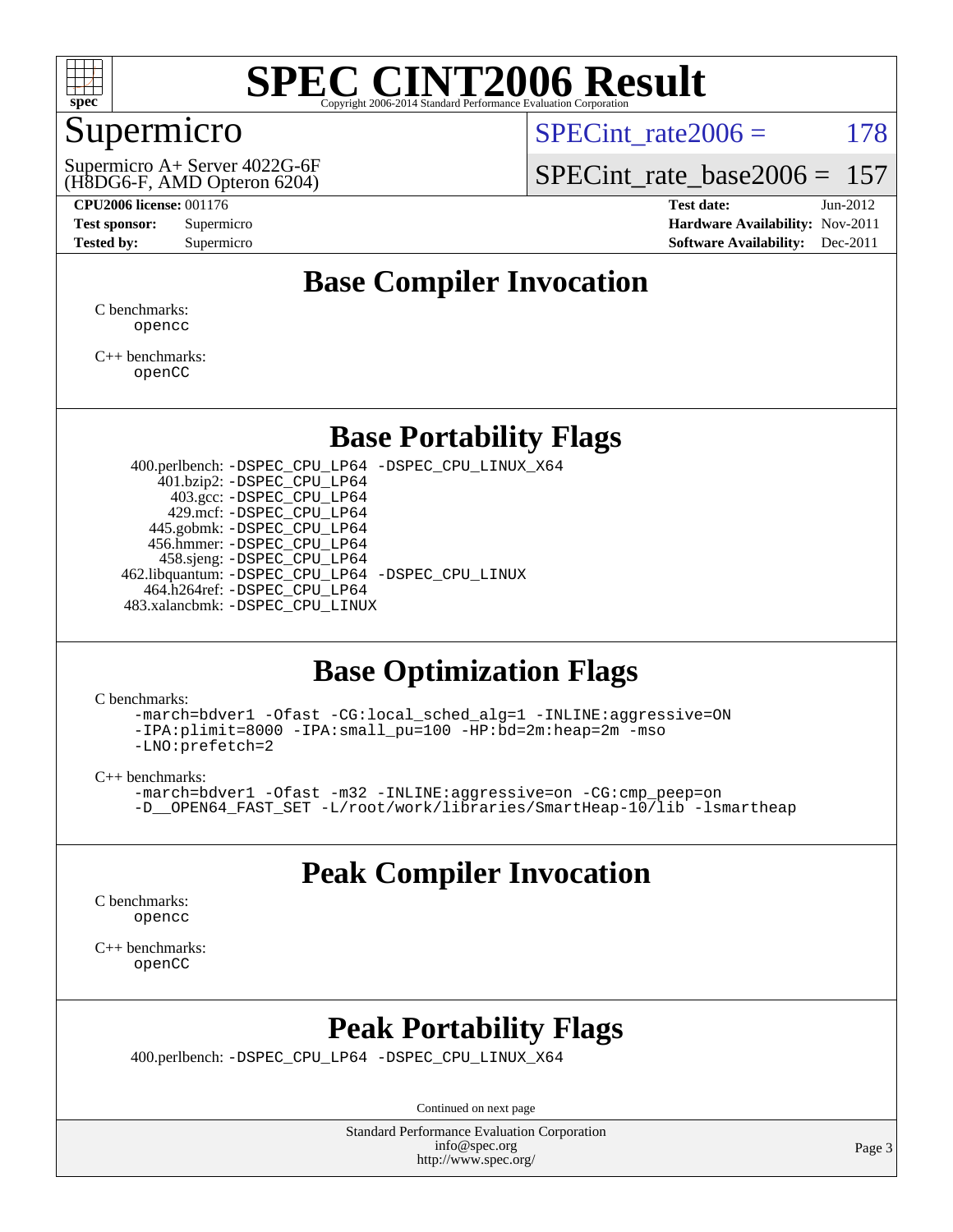

### Supermicro

SPECint rate $2006 = 178$ 

(H8DG6-F, AMD Opteron 6204) Supermicro A+ Server 4022G-6F [SPECint\\_rate\\_base2006 =](http://www.spec.org/auto/cpu2006/Docs/result-fields.html#SPECintratebase2006) 157

**[CPU2006 license:](http://www.spec.org/auto/cpu2006/Docs/result-fields.html#CPU2006license)** 001176 **[Test date:](http://www.spec.org/auto/cpu2006/Docs/result-fields.html#Testdate)** Jun-2012

| <b>Test sponsor:</b> | Supermicro |
|----------------------|------------|
| <b>Tested by:</b>    | Supermicro |

**[Hardware Availability:](http://www.spec.org/auto/cpu2006/Docs/result-fields.html#HardwareAvailability)** Nov-2011 **[Software Availability:](http://www.spec.org/auto/cpu2006/Docs/result-fields.html#SoftwareAvailability)** Dec-2011

## **[Peak Portability Flags \(Continued\)](http://www.spec.org/auto/cpu2006/Docs/result-fields.html#PeakPortabilityFlags)**

 401.bzip2: [-DSPEC\\_CPU\\_LP64](http://www.spec.org/cpu2006/results/res2012q3/cpu2006-20120627-23193.flags.html#suite_peakPORTABILITY401_bzip2_DSPEC_CPU_LP64) 445.gobmk: [-DSPEC\\_CPU\\_LP64](http://www.spec.org/cpu2006/results/res2012q3/cpu2006-20120627-23193.flags.html#suite_peakPORTABILITY445_gobmk_DSPEC_CPU_LP64) 456.hmmer: [-DSPEC\\_CPU\\_LP64](http://www.spec.org/cpu2006/results/res2012q3/cpu2006-20120627-23193.flags.html#suite_peakPORTABILITY456_hmmer_DSPEC_CPU_LP64) 458.sjeng: [-DSPEC\\_CPU\\_LP64](http://www.spec.org/cpu2006/results/res2012q3/cpu2006-20120627-23193.flags.html#suite_peakPORTABILITY458_sjeng_DSPEC_CPU_LP64) 462.libquantum: [-DSPEC\\_CPU\\_LP64](http://www.spec.org/cpu2006/results/res2012q3/cpu2006-20120627-23193.flags.html#suite_peakPORTABILITY462_libquantum_DSPEC_CPU_LP64) [-DSPEC\\_CPU\\_LINUX](http://www.spec.org/cpu2006/results/res2012q3/cpu2006-20120627-23193.flags.html#b462.libquantum_peakCPORTABILITY_DSPEC_CPU_LINUX) 464.h264ref: [-DSPEC\\_CPU\\_LP64](http://www.spec.org/cpu2006/results/res2012q3/cpu2006-20120627-23193.flags.html#suite_peakPORTABILITY464_h264ref_DSPEC_CPU_LP64) 483.xalancbmk: [-DSPEC\\_CPU\\_LINUX](http://www.spec.org/cpu2006/results/res2012q3/cpu2006-20120627-23193.flags.html#b483.xalancbmk_peakCXXPORTABILITY_DSPEC_CPU_LINUX)

### **[Peak Optimization Flags](http://www.spec.org/auto/cpu2006/Docs/result-fields.html#PeakOptimizationFlags)**

[C benchmarks](http://www.spec.org/auto/cpu2006/Docs/result-fields.html#Cbenchmarks):

Standard Performance Evaluation Corporation 400.perlbench: [-march=bdver1](http://www.spec.org/cpu2006/results/res2012q3/cpu2006-20120627-23193.flags.html#user_peakCCLD400_perlbench_F-march_fdb9f2653a6b3eaa60be4cf93a9ba5f3) [-fb\\_create fbdata](http://www.spec.org/cpu2006/results/res2012q3/cpu2006-20120627-23193.flags.html#user_peakPASS1_CFLAGSPASS1_LDFLAGS400_perlbench_F-fb_create_filename)(pass 1) [-fb\\_opt fbdata](http://www.spec.org/cpu2006/results/res2012q3/cpu2006-20120627-23193.flags.html#user_peakPASS2_CFLAGSPASS2_LDFLAGS400_perlbench_F-fb_opt_filename)(pass 2) [-Ofast](http://www.spec.org/cpu2006/results/res2012q3/cpu2006-20120627-23193.flags.html#user_peakCOPTIMIZE400_perlbench_F-Ofast) [-LNO:prefetch=2](http://www.spec.org/cpu2006/results/res2012q3/cpu2006-20120627-23193.flags.html#user_peakCOPTIMIZE400_perlbench_F-LNO:prefetch_9aee81855ba0592a3c8a40ba7b041143) [-LNO:opt=0](http://www.spec.org/cpu2006/results/res2012q3/cpu2006-20120627-23193.flags.html#user_peakCOPTIMIZE400_perlbench_F-LNO:opt_b91e8b13d06f45039299c6496cc69a5f) [-IPA:plimit=20000](http://www.spec.org/cpu2006/results/res2012q3/cpu2006-20120627-23193.flags.html#user_peakCOPTIMIZE400_perlbench_F-IPA:plimit_89e6fd9421ace0d5dab294a0a1b8be33) [-OPT:unroll\\_times\\_max=8](http://www.spec.org/cpu2006/results/res2012q3/cpu2006-20120627-23193.flags.html#user_peakCOPTIMIZE400_perlbench_F-OPT:unroll_times_max_1ad8852298ca2c36a68b2d007aae0e22) [-OPT:unroll\\_size=256](http://www.spec.org/cpu2006/results/res2012q3/cpu2006-20120627-23193.flags.html#user_peakCOPTIMIZE400_perlbench_F-OPT:unroll_size_dfa492f42f50f580c3837c8b22d14f27) [-OPT:unroll\\_level=2](http://www.spec.org/cpu2006/results/res2012q3/cpu2006-20120627-23193.flags.html#user_peakCOPTIMIZE400_perlbench_F-OPT:unroll_level_2cd767e66711a193dd7aad8ffe1e4d20) [-OPT:keep\\_ext=on](http://www.spec.org/cpu2006/results/res2012q3/cpu2006-20120627-23193.flags.html#user_peakCOPTIMIZE400_perlbench_F-OPT:keep_ext_4dbb9969188886aadf10437ce9577910) [-WOPT:if\\_conv=0](http://www.spec.org/cpu2006/results/res2012q3/cpu2006-20120627-23193.flags.html#user_peakCOPTIMIZE400_perlbench_F-WOPT:if_conv_3763321a358ff896b32d6152fd83e145) [-WOPT:sib=on](http://www.spec.org/cpu2006/results/res2012q3/cpu2006-20120627-23193.flags.html#user_peakCOPTIMIZE400_perlbench_F-WOPT:sib_922e769c7f0e2d4dff1b4919612a4b7b) [-CG:local\\_sched\\_alg=1](http://www.spec.org/cpu2006/results/res2012q3/cpu2006-20120627-23193.flags.html#user_peakCOPTIMIZE400_perlbench_F-CG:local_sched_alg_2175ca61f1a2717f1ec57b14995b9e7a) [-CG:unroll\\_fb\\_req=on](http://www.spec.org/cpu2006/results/res2012q3/cpu2006-20120627-23193.flags.html#user_peakCOPTIMIZE400_perlbench_F-CG:unroll_fb_req_6669f978801820a53c68eded7a4f0485) [-CG:movext\\_icmp=off](http://www.spec.org/cpu2006/results/res2012q3/cpu2006-20120627-23193.flags.html#user_peakCOPTIMIZE400_perlbench_F-CG:movext_icmp_460c980612b8c1bf4cfe85e9a0188f7b) [-HP:bd=2m:heap=2m](http://www.spec.org/cpu2006/results/res2012q3/cpu2006-20120627-23193.flags.html#user_peakCOPTIMIZE400_perlbench_F-HUGEPAGE_539c723a9f9bd1bd95cd839aeb740bae) 401.bzip2: [-march=bdver1](http://www.spec.org/cpu2006/results/res2012q3/cpu2006-20120627-23193.flags.html#user_peakCCLD401_bzip2_F-march_fdb9f2653a6b3eaa60be4cf93a9ba5f3) [-fb\\_create fbdata](http://www.spec.org/cpu2006/results/res2012q3/cpu2006-20120627-23193.flags.html#user_peakPASS1_CFLAGSPASS1_LDFLAGS401_bzip2_F-fb_create_filename)(pass 1) [-fb\\_opt fbdata](http://www.spec.org/cpu2006/results/res2012q3/cpu2006-20120627-23193.flags.html#user_peakPASS2_CFLAGSPASS2_LDFLAGS401_bzip2_F-fb_opt_filename)(pass 2) [-O3](http://www.spec.org/cpu2006/results/res2012q3/cpu2006-20120627-23193.flags.html#user_peakCOPTIMIZE401_bzip2_F-O3) [-LNO:prefetch=2](http://www.spec.org/cpu2006/results/res2012q3/cpu2006-20120627-23193.flags.html#user_peakCOPTIMIZE401_bzip2_F-LNO:prefetch_9aee81855ba0592a3c8a40ba7b041143) [-LNO:pf2=0](http://www.spec.org/cpu2006/results/res2012q3/cpu2006-20120627-23193.flags.html#user_peakCOPTIMIZE401_bzip2_F-LNO:pf2_07981756300a2e0b4788bc5b1051435b) [-OPT:alias=disjoint](http://www.spec.org/cpu2006/results/res2012q3/cpu2006-20120627-23193.flags.html#user_peakCOPTIMIZE401_bzip2_F-OPT:alias_af85d624bc8c113f27b06a81a9df063d) [-OPT:goto=off](http://www.spec.org/cpu2006/results/res2012q3/cpu2006-20120627-23193.flags.html#user_peakCOPTIMIZE401_bzip2_F-OPT:goto_b8760493db7ddb90acc865b6d90bb5de) [-CG:local\\_sched\\_alg=1](http://www.spec.org/cpu2006/results/res2012q3/cpu2006-20120627-23193.flags.html#user_peakCOPTIMIZE401_bzip2_F-CG:local_sched_alg_2175ca61f1a2717f1ec57b14995b9e7a) [-HP:bdt=2m:heap=2m](http://www.spec.org/cpu2006/results/res2012q3/cpu2006-20120627-23193.flags.html#user_peakCOPTIMIZE401_bzip2_F-HUGEPAGE_855e97383b49831f390a2af16fe7202f) 403.gcc: [-march=bdver1](http://www.spec.org/cpu2006/results/res2012q3/cpu2006-20120627-23193.flags.html#user_peakCCLD403_gcc_F-march_fdb9f2653a6b3eaa60be4cf93a9ba5f3) [-fb\\_create fbdata](http://www.spec.org/cpu2006/results/res2012q3/cpu2006-20120627-23193.flags.html#user_peakPASS1_CFLAGSPASS1_LDFLAGS403_gcc_F-fb_create_filename)(pass 1) [-fb\\_opt fbdata](http://www.spec.org/cpu2006/results/res2012q3/cpu2006-20120627-23193.flags.html#user_peakPASS2_CFLAGSPASS2_LDFLAGS403_gcc_F-fb_opt_filename)(pass 2) [-Ofast](http://www.spec.org/cpu2006/results/res2012q3/cpu2006-20120627-23193.flags.html#user_peakCOPTIMIZE403_gcc_F-Ofast) [-LNO:trip\\_count=256](http://www.spec.org/cpu2006/results/res2012q3/cpu2006-20120627-23193.flags.html#user_peakCOPTIMIZE403_gcc_F-LNO:trip_count_fda57506a3ecf9651535a9a8fb03b434) [-CG:cmp\\_peep=on](http://www.spec.org/cpu2006/results/res2012q3/cpu2006-20120627-23193.flags.html#user_peakCOPTIMIZE403_gcc_F-CG:cmp_peep_ab90c979e95bee1f1f617a32622424ed) [-CG:pre\\_minreg\\_level=2](http://www.spec.org/cpu2006/results/res2012q3/cpu2006-20120627-23193.flags.html#user_peakCOPTIMIZE403_gcc_F-CG:pre_minreg_level_7a4f6ecddb7c61e5a5fb2e3c8bb4dd9d) [-m32](http://www.spec.org/cpu2006/results/res2012q3/cpu2006-20120627-23193.flags.html#user_peakCOPTIMIZE403_gcc_F-m32) [-HP:bdt=2m:heap=2m](http://www.spec.org/cpu2006/results/res2012q3/cpu2006-20120627-23193.flags.html#user_peakCOPTIMIZE403_gcc_F-HUGEPAGE_855e97383b49831f390a2af16fe7202f) [-GRA:unspill=on](http://www.spec.org/cpu2006/results/res2012q3/cpu2006-20120627-23193.flags.html#user_peakCOPTIMIZE403_gcc_F-GRA:unspill_1a6c98043856890311246be72b057593) [-IPA:small\\_pu=200](http://www.spec.org/cpu2006/results/res2012q3/cpu2006-20120627-23193.flags.html#user_peakCOPTIMIZE403_gcc_F-IPA:small_pu_9e003d10925fc6bd9336e5337d9e3a22) [-WOPT:sib=on](http://www.spec.org/cpu2006/results/res2012q3/cpu2006-20120627-23193.flags.html#user_peakCOPTIMIZE403_gcc_F-WOPT:sib_922e769c7f0e2d4dff1b4919612a4b7b) 429.mcf: [-march=bdver1](http://www.spec.org/cpu2006/results/res2012q3/cpu2006-20120627-23193.flags.html#user_peakCCLD429_mcf_F-march_fdb9f2653a6b3eaa60be4cf93a9ba5f3) [-O3](http://www.spec.org/cpu2006/results/res2012q3/cpu2006-20120627-23193.flags.html#user_peakCOPTIMIZE429_mcf_F-O3) [-OPT:unroll\\_times\\_max=5](http://www.spec.org/cpu2006/results/res2012q3/cpu2006-20120627-23193.flags.html#user_peakCOPTIMIZE429_mcf_F-OPT:unroll_times_max_41568a7af56e14658911ef351ee37d74) [-ipa](http://www.spec.org/cpu2006/results/res2012q3/cpu2006-20120627-23193.flags.html#user_peakCOPTIMIZE429_mcf_F-ipa) [-INLINE:aggressive=on](http://www.spec.org/cpu2006/results/res2012q3/cpu2006-20120627-23193.flags.html#user_peakCOPTIMIZE429_mcf_F-INLINE:aggressive_e14807c0a1e56a6a83cb25ab07c7ae8a) [-CG:gcm=off](http://www.spec.org/cpu2006/results/res2012q3/cpu2006-20120627-23193.flags.html#user_peakCOPTIMIZE429_mcf_F-CG:gcm_3afc0477d086a9a9afc1ccea25488f06) [-CG:dsched=on](http://www.spec.org/cpu2006/results/res2012q3/cpu2006-20120627-23193.flags.html#user_peakCOPTIMIZE429_mcf_F-CG:dsched_25fd6bf9b1a971fa5ea06b24e400231d) [-GRA:prioritize\\_by\\_density=on](http://www.spec.org/cpu2006/results/res2012q3/cpu2006-20120627-23193.flags.html#user_peakCOPTIMIZE429_mcf_F-GRA:prioritize_by_density_342c4fb73fe18829f920373223f095a5) [-m32](http://www.spec.org/cpu2006/results/res2012q3/cpu2006-20120627-23193.flags.html#user_peakCOPTIMIZE429_mcf_F-m32) [-HP:bdt=2m:heap=2m](http://www.spec.org/cpu2006/results/res2012q3/cpu2006-20120627-23193.flags.html#user_peakCOPTIMIZE429_mcf_F-HUGEPAGE_855e97383b49831f390a2af16fe7202f) [-mso](http://www.spec.org/cpu2006/results/res2012q3/cpu2006-20120627-23193.flags.html#user_peakCOPTIMIZE429_mcf_F-mso) 445.gobmk: [-march=bdver1](http://www.spec.org/cpu2006/results/res2012q3/cpu2006-20120627-23193.flags.html#user_peakCCLD445_gobmk_F-march_fdb9f2653a6b3eaa60be4cf93a9ba5f3) [-fb\\_create fbdata](http://www.spec.org/cpu2006/results/res2012q3/cpu2006-20120627-23193.flags.html#user_peakPASS1_CFLAGSPASS1_LDFLAGS445_gobmk_F-fb_create_filename)(pass 1) [-fb\\_opt fbdata](http://www.spec.org/cpu2006/results/res2012q3/cpu2006-20120627-23193.flags.html#user_peakPASS2_CFLAGSPASS2_LDFLAGS445_gobmk_F-fb_opt_filename)(pass 2) [-Ofast](http://www.spec.org/cpu2006/results/res2012q3/cpu2006-20120627-23193.flags.html#user_peakCOPTIMIZE445_gobmk_F-Ofast) [-OPT:unroll\\_size=256](http://www.spec.org/cpu2006/results/res2012q3/cpu2006-20120627-23193.flags.html#user_peakCOPTIMIZE445_gobmk_F-OPT:unroll_size_dfa492f42f50f580c3837c8b22d14f27) [-OPT:unroll\\_times\\_max=8](http://www.spec.org/cpu2006/results/res2012q3/cpu2006-20120627-23193.flags.html#user_peakCOPTIMIZE445_gobmk_F-OPT:unroll_times_max_1ad8852298ca2c36a68b2d007aae0e22) [-OPT:keep\\_ext=on](http://www.spec.org/cpu2006/results/res2012q3/cpu2006-20120627-23193.flags.html#user_peakCOPTIMIZE445_gobmk_F-OPT:keep_ext_4dbb9969188886aadf10437ce9577910) [-IPA:plimit=750](http://www.spec.org/cpu2006/results/res2012q3/cpu2006-20120627-23193.flags.html#user_peakCOPTIMIZE445_gobmk_F-IPA:plimit_d12b7edf4800746ab824f3a01a8ce117) [-IPA:min\\_hotness=300](http://www.spec.org/cpu2006/results/res2012q3/cpu2006-20120627-23193.flags.html#user_peakCOPTIMIZE445_gobmk_F-IPA:min_hotness_a22c9a7839d9fc5b8df1b53fa3adec91) [-IPA:pu\\_reorder=1](http://www.spec.org/cpu2006/results/res2012q3/cpu2006-20120627-23193.flags.html#user_peakCOPTIMIZE445_gobmk_F-IPA:pu_reorder_05e26b42f44c94362cdc386b470e6fd6) [-LNO:ignore\\_feedback=off](http://www.spec.org/cpu2006/results/res2012q3/cpu2006-20120627-23193.flags.html#user_peakCOPTIMIZE445_gobmk_F-LNO:ignore_feedback_1d6d06f39185b277a955c10dfd0a9a73) [-WOPT:if\\_conv=2](http://www.spec.org/cpu2006/results/res2012q3/cpu2006-20120627-23193.flags.html#user_peakCOPTIMIZE445_gobmk_F-WOPT:if_conv_e8462f40aca1486d344ee41d7d72a1be) [-HP:bd=2m:heap=2m](http://www.spec.org/cpu2006/results/res2012q3/cpu2006-20120627-23193.flags.html#user_peakCOPTIMIZE445_gobmk_F-HUGEPAGE_539c723a9f9bd1bd95cd839aeb740bae) 456.hmmer: [-march=bdver1](http://www.spec.org/cpu2006/results/res2012q3/cpu2006-20120627-23193.flags.html#user_peakCCLD456_hmmer_F-march_fdb9f2653a6b3eaa60be4cf93a9ba5f3) [-fb\\_create fbdata](http://www.spec.org/cpu2006/results/res2012q3/cpu2006-20120627-23193.flags.html#user_peakPASS1_CFLAGSPASS1_LDFLAGS456_hmmer_F-fb_create_filename)(pass 1) [-fb\\_opt fbdata](http://www.spec.org/cpu2006/results/res2012q3/cpu2006-20120627-23193.flags.html#user_peakPASS2_CFLAGSPASS2_LDFLAGS456_hmmer_F-fb_opt_filename)(pass 2) [-Ofast](http://www.spec.org/cpu2006/results/res2012q3/cpu2006-20120627-23193.flags.html#user_peakCOPTIMIZE456_hmmer_F-Ofast) [-LNO:prefetch=2](http://www.spec.org/cpu2006/results/res2012q3/cpu2006-20120627-23193.flags.html#user_peakCOPTIMIZE456_hmmer_F-LNO:prefetch_9aee81855ba0592a3c8a40ba7b041143) [-OPT:alias=disjoint](http://www.spec.org/cpu2006/results/res2012q3/cpu2006-20120627-23193.flags.html#user_peakCOPTIMIZE456_hmmer_F-OPT:alias_af85d624bc8c113f27b06a81a9df063d) [-OPT:unroll\\_times\\_max=16](http://www.spec.org/cpu2006/results/res2012q3/cpu2006-20120627-23193.flags.html#user_peakCOPTIMIZE456_hmmer_F-OPT:unroll_times_max_5d3a7ea8aede02c15c5f97a188fc301e) [-OPT:unroll\\_size=512](http://www.spec.org/cpu2006/results/res2012q3/cpu2006-20120627-23193.flags.html#user_peakCOPTIMIZE456_hmmer_F-OPT:unroll_size_79cfbf3314b86bd6f3f6a82a9903ba97) [-OPT:unroll\\_level=2](http://www.spec.org/cpu2006/results/res2012q3/cpu2006-20120627-23193.flags.html#user_peakCOPTIMIZE456_hmmer_F-OPT:unroll_level_2cd767e66711a193dd7aad8ffe1e4d20) [-OPT:keep\\_ext=on](http://www.spec.org/cpu2006/results/res2012q3/cpu2006-20120627-23193.flags.html#user_peakCOPTIMIZE456_hmmer_F-OPT:keep_ext_4dbb9969188886aadf10437ce9577910) [-CG:cflow=0](http://www.spec.org/cpu2006/results/res2012q3/cpu2006-20120627-23193.flags.html#user_peakCOPTIMIZE456_hmmer_F-CG:cflow_75ba632a6a95410c488fc5f313a16b42) [-CG:cmp\\_peep=on](http://www.spec.org/cpu2006/results/res2012q3/cpu2006-20120627-23193.flags.html#user_peakCOPTIMIZE456_hmmer_F-CG:cmp_peep_ab90c979e95bee1f1f617a32622424ed) [-CG:pre\\_local\\_sched=off](http://www.spec.org/cpu2006/results/res2012q3/cpu2006-20120627-23193.flags.html#user_peakCOPTIMIZE456_hmmer_F-CG:pre_local_sched_7bb173f1e7fa183e34a713f624fd3d48) [-HP:bdt=2m:heap=2m](http://www.spec.org/cpu2006/results/res2012q3/cpu2006-20120627-23193.flags.html#user_peakCOPTIMIZE456_hmmer_F-HUGEPAGE_855e97383b49831f390a2af16fe7202f) Continued on next page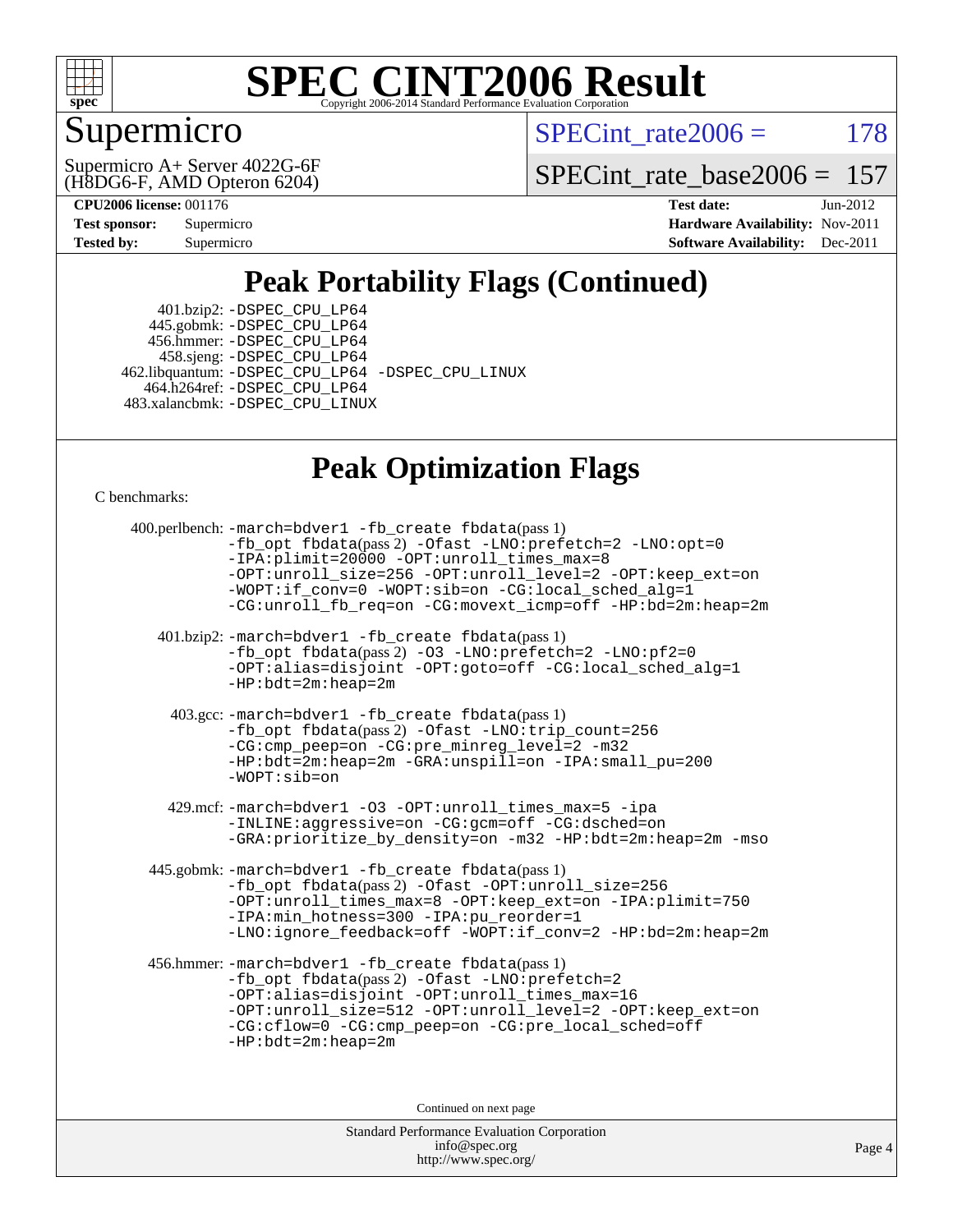

## Supermicro

 $SPECTnt_rate2006 = 178$ 

(H8DG6-F, AMD Opteron 6204) Supermicro A+ Server 4022G-6F

[SPECint\\_rate\\_base2006 =](http://www.spec.org/auto/cpu2006/Docs/result-fields.html#SPECintratebase2006) 157

#### **[CPU2006 license:](http://www.spec.org/auto/cpu2006/Docs/result-fields.html#CPU2006license)** 001176 **[Test date:](http://www.spec.org/auto/cpu2006/Docs/result-fields.html#Testdate)** Jun-2012

| <b>Test sponsor:</b> | Supermicro |
|----------------------|------------|
| <b>Tested by:</b>    | Supermicro |

**[Hardware Availability:](http://www.spec.org/auto/cpu2006/Docs/result-fields.html#HardwareAvailability)** Nov-2011 **[Software Availability:](http://www.spec.org/auto/cpu2006/Docs/result-fields.html#SoftwareAvailability)** Dec-2011

### **[Peak Optimization Flags \(Continued\)](http://www.spec.org/auto/cpu2006/Docs/result-fields.html#PeakOptimizationFlags)**

| Standard Performance Evaluation Corporation<br>info@spec.org<br>http://www.spec.org/                                                                                                                                                                                                                                                       | Page 5 |
|--------------------------------------------------------------------------------------------------------------------------------------------------------------------------------------------------------------------------------------------------------------------------------------------------------------------------------------------|--------|
|                                                                                                                                                                                                                                                                                                                                            |        |
| You can also download the XML flags source by saving the following link:<br>http://www.spec.org/cpu2006/flags/x86-open64-451-flags-rate-revC-I.xml                                                                                                                                                                                         |        |
| The flags file that was used to format this result can be browsed at<br>http://www.spec.org/cpu2006/flags/x86-open64-451-flags-rate-revC-I.html                                                                                                                                                                                            |        |
| 483.xalancbmk: -march=bdver1 -Ofast -LNO:prefetch=2 -OPT:unroll_size=512<br>-OPT:unroll_times_max=8 -D__OPEN64_FAST_SET<br>-INLINE:aggressive=on -m32 -CG:cmp_peep=on<br>-CG:local_sched=off -CG:p2align=1 -GRA:unspill=on<br>-TENV: frame_pointer=off -fno-emit-exceptions<br>-L/root/work/libraries/SmartHeap-10/lib -lsmartheap         |        |
| 473.astar: -march=bdver1 -fb_create fbdata(pass 1)<br>-fb_opt fbdata(pass 2) -Ofast -TENV: frame_pointer=off<br>-WOPT:if_conv=0 -WOPT:sib=on -CG:divrem_opt=on<br>-CG:p2align=1 -CG:dsched=on -GRA:optimize_boundary=on<br>-OPT:alias=disjoint -INLINE:aggressive=on<br>-IPA: small_pu=3000 -IPA: plimit=3000 -m32<br>$-HP:bdt=2m:heap=2m$ |        |
| $471.$ omnetpp: basepeak = yes                                                                                                                                                                                                                                                                                                             |        |
| $C_{++}$ benchmarks:                                                                                                                                                                                                                                                                                                                       |        |
| 464.h264ref: -march=bdver1 -fb_create fbdata(pass 1)<br>-fb_opt fbdata(pass 2) -03 -OPT:unroll_size=256<br>-OPT:unroll_times_max=2 -IPA:plimit=20000<br>-OPT:alias=disjoint -CG:ptr_load_use=0<br>-CG:local_sched_alg=1 -HP:bdt=2m:heap=2m                                                                                                 |        |
| 462.libquantum: -march=bdver1 -Ofast -mso -OPT:unroll_size=512<br>-OPT:unroll_times_max=16 -LNO:prefetch=2<br>-LNO:prefetch_ahead=4 -LNO:pf2=0 -CG:local_sched_alg=1<br>-CG:p2align=0 -INLINE:aggressive=ON -IPA:plimit=15000<br>-IPA: small_pu=100 -HP: bdt=2m: heap=2m, limit=300                                                        |        |
| 458.sjeng: -march=bdver1 -fb_create fbdata(pass 1)<br>-fb_opt fbdata(pass 2) -Ofast -CG:ptr_load_use=0<br>-CG:divrem_opt=on -CG:movext_icmp=off -CG:locs_best=on<br>-LNO:full_unroll=10 -IPA:pu_reorder=2 -HP:heap=2m:bd=2m<br>$-WOPT: sib = on$                                                                                           |        |
|                                                                                                                                                                                                                                                                                                                                            |        |